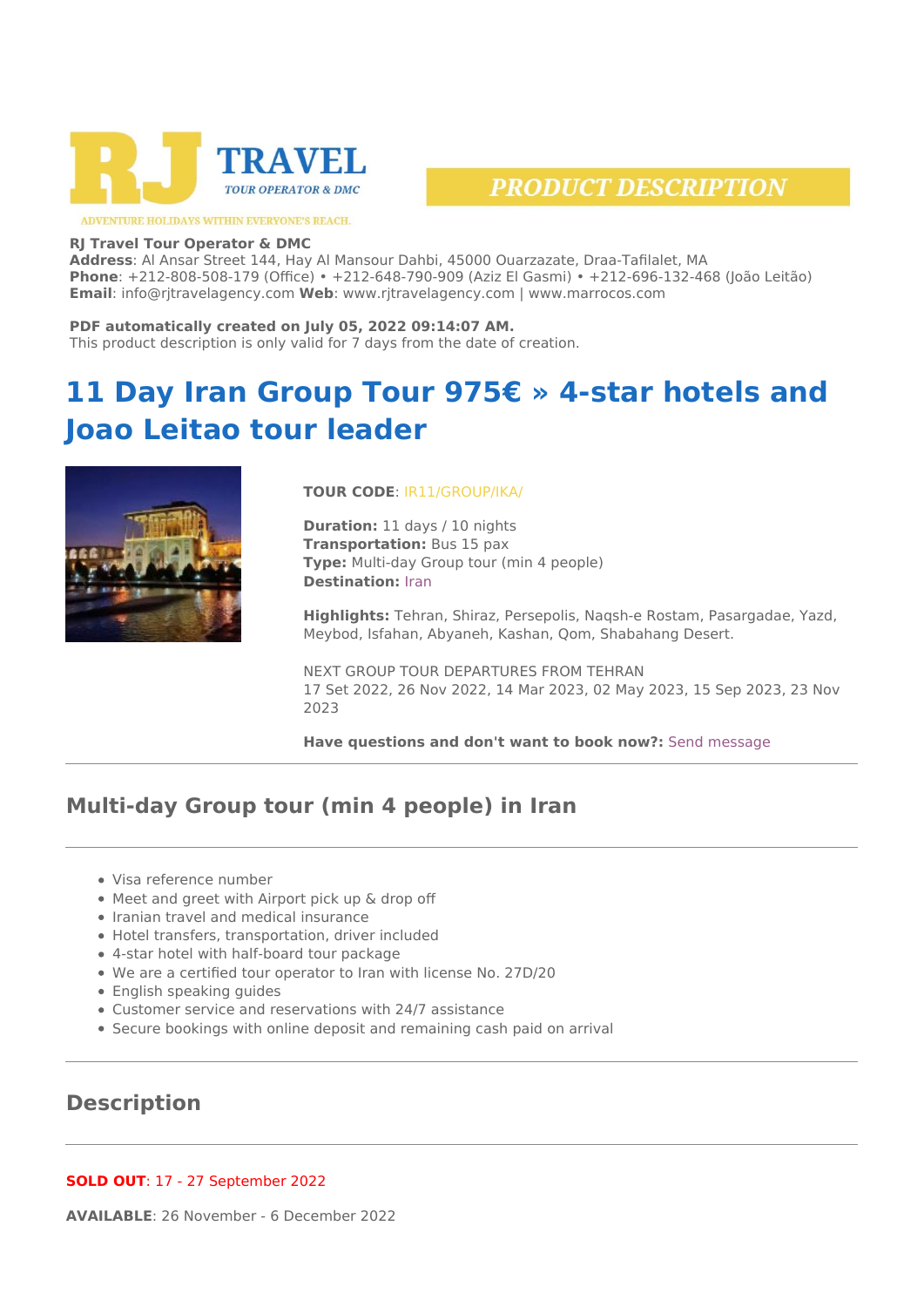**AVAILABLE**: 14 - 24 March 2023

**AVAILABLE**: 2 - 12 May 2023

**AVAILABLE**: 15 - 25 Sep 2023

**AVAILABLE**: 23 November - 3 December 2023

In this Iran group tour, we focused on Iran's top essential sights. Don't miss this opportunity to safely visit Iran's tourist attractions in our affordable group tours.

On a trip starting and ending in Tehran, you will visit the great archeological sites of Persepolis, Naqsh-e Rostam, and Pasargadae. These are prime world monuments that are venerated by historians and sightseers alike. Being a tourist in Iran is always a great experience. Our destination manager was personally in Iran recently preparing this tour for you. Join our group tours to Iran and travel with our expertise.

#### **Read the full detailed daily program + photo gallery here**

### **How to travel Iran?**

Traveling to Iran is very easy since the country is very safe and hassle-free for both male and female travelers. How to travel to Iran is done by getting a Visa on arrival by most nationalities, and when you get to the airport, you need to get a transfer to your hotel.

### **Is it safe to travel to Iran right now?**

Yes, regardless of what you watch on the news and ask yourself if it is safe to travel to Iran right now, the quick answer is yes. Iran is one of the safest countries globally, very family-oriented, and Iranian people are among the most welcoming people on earth.

### **How to travel to Iran from USA?**

American passport holders can travel to Iran easily and without any issues if buying one of our Iran tour packages that include the Iranian visa application and reference number and the mandatory Iranian travel insurance. This process for American passports (also Canada, the United Kingdom) takes about 3 months, while for other nationalities usually takes about 5 to 10 days.

### **Who can travel to Iran?**

Everyone can travel to Iran. Iran is a touristy country that receives millions of foreigners every year. The question here is not really who can travel to Iran, but rather how can you travel to Iran. Most citizens can get a visa upon arrival at any Iranian international airport.

#### **Can I travel to Iran for 1 days?**

Yes, traveling in Iran for 11 days is already enough to have a quick glimpse of the country's culture, and visit the top places and monuments the country has to offer such as Persepolis, Shiraz, Isfahan, and Kashan for example.

# **Daily itinerary of 11 days / 10 nights**

- **Day 1 »** Arrival to Tehran airport Meet and Greet 2-minute walk with a guide to Remis Airport 4-star Hotel (better to choose a flight arriving in Tehran in the afternoon/evening).
- **Day 2 »** Tehran Abyaneh (red village) Isfahan
- **Day 3 »** Isfahan full day visit (UNESCO)
- **Day 4 »** Isfahan Persepolis (UNESCO) Naqsh-e Rostam » Shiraz
- **Day 5 »** Shiraz full day visit (UNESCO)
- **Day 6 »** Shiraz Pasargadae (UNESCO) Abarkuh Yadz (Zoorkhane evening show)
- **Day 7 »** Yadz morning visit (UNESCO) Shabahang Desert safari (4WD, caravanserai dinner) Yazd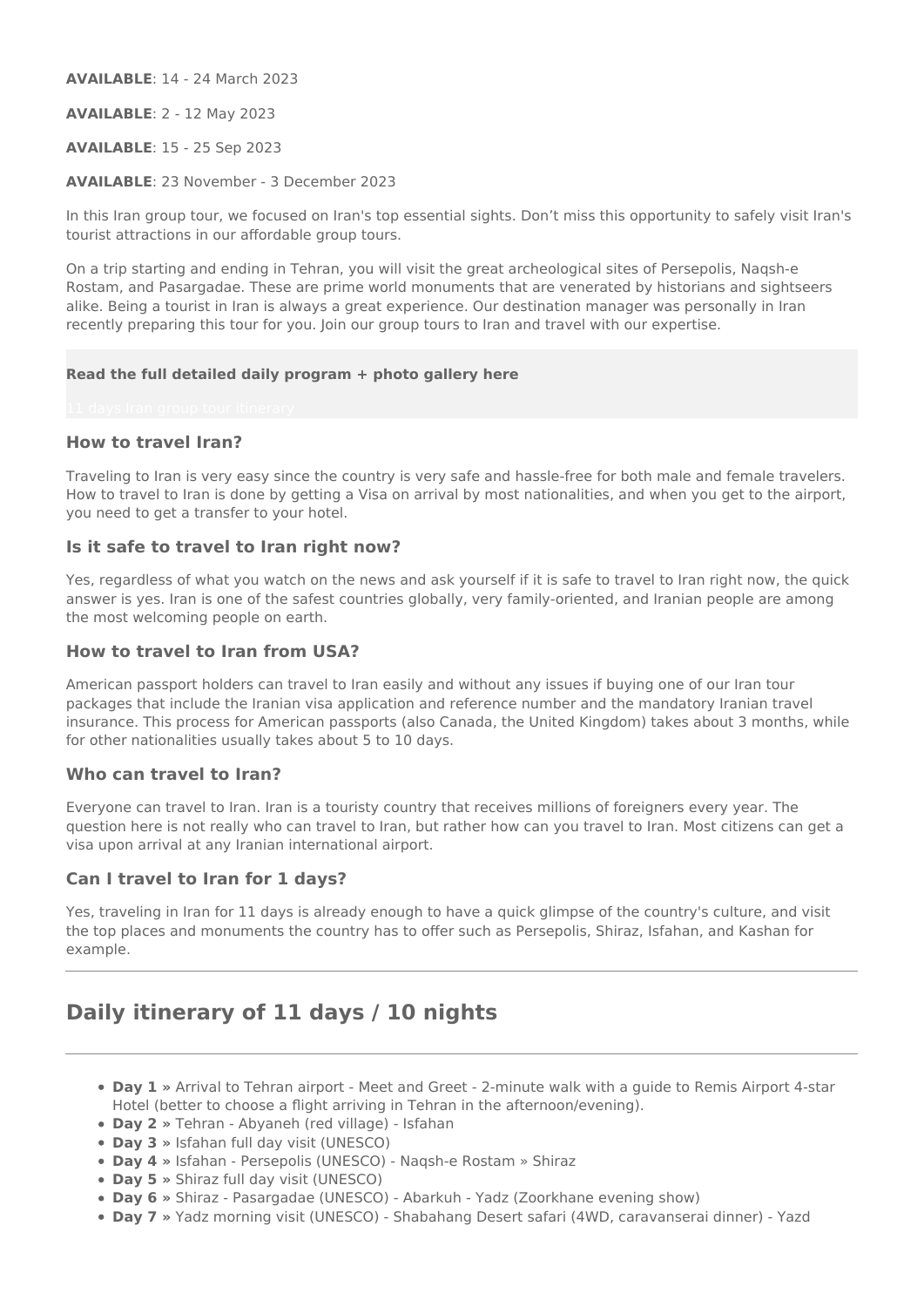- **Day 8 »** Yazd Maybod Naein Kashan
- **Day 9 »** Kashan (UNESCO) Nush Abad underground city Qom Tehran hotel in the city center
- **Day 10 »** Hotel check-out Tehran full day visit (UNESCO) Dinner in Sky Lounge at Espinas Palace (menu à la carte paid directly in the restaurant) - Transfer to Remis Airport 4-star Hotel
- **Day 11 »** Departure from Tehran

# **11 Day Iran Group Tour 975€ » 4-star hotels and Joao Leitao tour leader**

### **Included**

- **11 days in Iran**.
- Iranian visa application and reference nº for [VOA,](https://en.wikipedia.org/wiki/Travel_visa#On-arrival_visas) skip the line at the airport.
- Iranian travel insurance (mandatory at the airport).
- Meet and greet at the airport private walking transfer to your hotel 2 minute walk).
- All accommodation in 4-star hotel.
- Half-board tour package (breakfast and dinner).
- English speaking guide.
- Admission fees to museums and monuments.
- All transportation with driver and fuel.

### **Not included**

- International Flights (300€ to 600€ depending from where you'r coming from)
- Visa on arrival (price varies on nationality usually 70€).
- Lunches (4€ to 8€)
- Drinks, personal expenses.
- All that's not mentioned as included.
- International travel insurance.
- Dinner in Sky Lounge at Espinas Palace (menu à la carte paid directly in the restaurant)
- Yazd Zoorkhane evening show 7€
- Haft Khan restaurant in Shiraz 15€

### **What to know before you go**

- This is a [Iran group tour package](https://www.rjtravelagency.com/tours-in-iran/).
- Iran is a very safe country to visit.
- Most countries can get an [Iranian visa on arrival](https://en.wikipedia.org/wiki/Visa_policy_of_Iran).
- Visa on arrival price differs by nationality, usually cost from 50 to 75 Euros.
- Your passport must be valid for at least six months.
- Iran no longer stamp or put stickers to passports of foreign tourists in a bid to ease their concerns about traveling to other countries after leaving Iran.
- Iran tours for Americans are possible and we can arrange that.
- Citizens of Canada, the United Kingdom, and the United States of America have to apply for the visa reference number for visa on arrival with 3 months in advance.
- You're Jewish? There are 10,000 Jewish living in Iran, it's OK if you're Jewish.
- Citizens of Israel (Jewish, Muslims, and Christians) are banned from entry to Iran.
- Admission is refused to holders of passports or travel documents containing an Israeli visa or stamp or any data showing that visitor has been to Israel or indication of any connection with the state of Israel.
- Istanbul has a direct flight to Tehran every day with Turkish Airlines. Price varies from 350 until 500 Euros round-trip. You can reach Istanbul from almost all capitals in the world.
- Upon landing, women have to wear a light headscarf covering part of the hair.
- You can combine this trip with our [Lebanon tour packages,](https://www.rjtravelagency.com/tours-in-syria/) or [Syria tour packages](https://www.rjtravelagency.com/tours-in-syria/).
- We were in Iran preparing this trip for you. Our destination manager was in Iran recently preparing this tour, so you can safely enjoy your [holidays in Iran](https://www.rjtravelagency.com/tours-in-iran/). This way we know what to expect and ensure the best